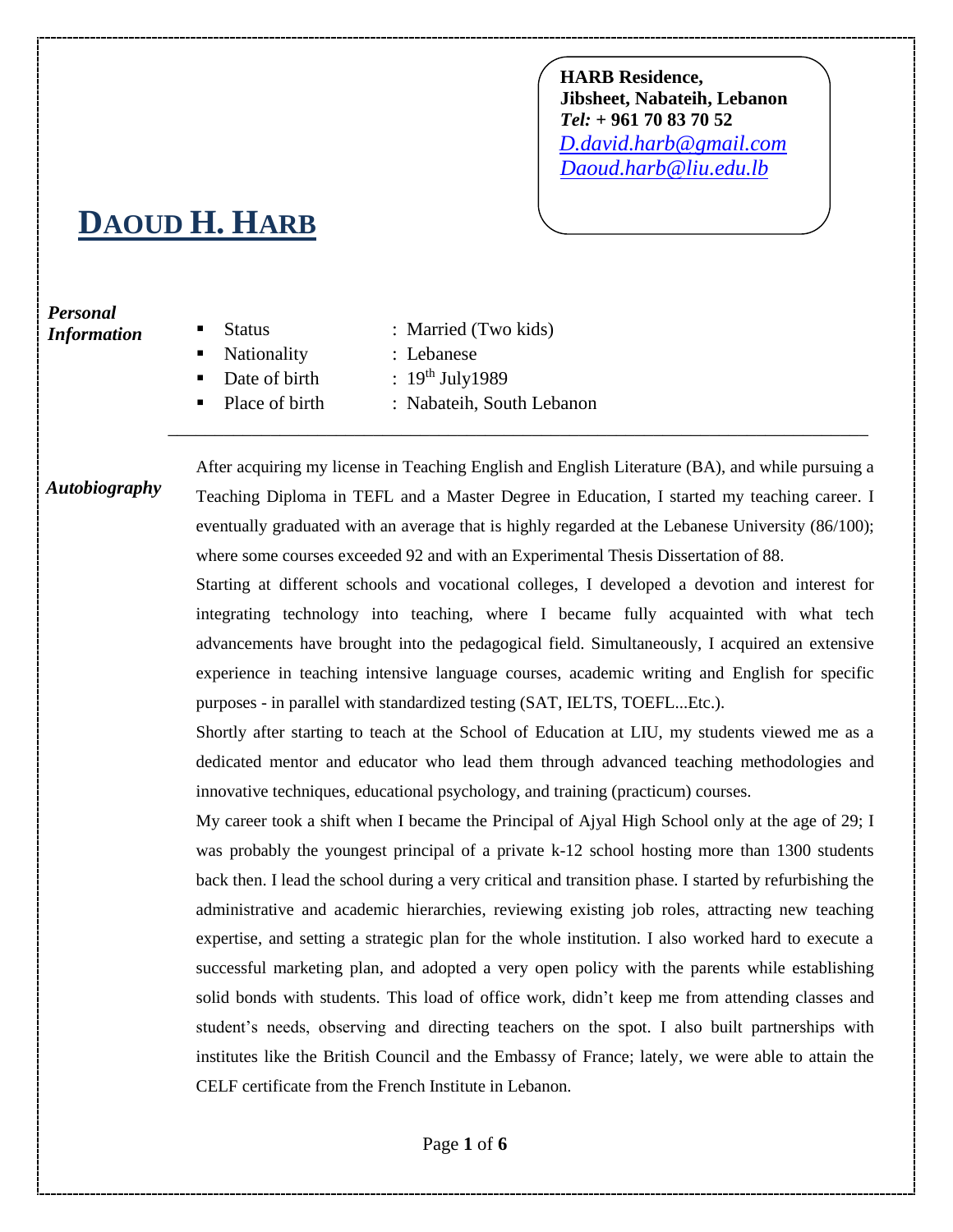| When the covid-19 pandemic hit the schooling system, I was ready to direct my staff into a            |
|-------------------------------------------------------------------------------------------------------|
| smooth transition to online teaching. I personally supervised developing a private online platform    |
| for our school with my programmers, trained my teachers to use new technologies such as video         |
| conferencing, established solid mechanism to run the teaching and learning processes from a           |
| distance, and even transitioned my KG department to use an interactive learning application with      |
| our kids. The feedback of stakeholders made it clear that the transition we had was and still is very |
| successful.                                                                                           |

Meanwhile, I'm currently in my third year as a PhD student at the Lebanese University *ecole doctoral* in the major of Education and I have been researching *beliefs and attitudes of Undergraduate Teachers* majoring in TESL and Childhood Education. I have a craving to translation and social advising as well.

*My principal role holds me responsible for many duties, including but not limited to*:

Leading administrative and academic committees and meetings

*School Duties*

- Attending to parents' demands or concerns
- Monitoring and deciding on Teachers' recruitment
- Contacting partners (universities, NGOs, Ministry of Education ... etc.)
- Organizing and leading activities and projects on school level
- Evaluating activities and projects, and taking suitable decisions
- Representing school in events and delivering speeches
- Monitoring official and standardized examinations

Phd candidate in Education – LEBANESE UNIVERSITY ecole doctoral *2019 – present*

\_\_\_\_\_\_\_\_\_\_\_\_\_\_\_\_\_\_\_\_\_\_\_\_\_\_\_\_\_\_\_\_\_\_\_\_\_\_\_\_\_\_\_\_\_\_\_\_\_\_\_\_\_\_\_\_\_\_\_\_\_\_\_\_\_\_\_\_\_\_\_\_\_\_\_

- Master Degree in Education & Preparation sub-major: TEFL LEBANESE UNIVERSITY – Faculty of Education-The Deanery *2013-2015*
- **TEFL Diploma (equivalent to Master 1) 82.2% LEBANESE UNIVERSITY- Faculty of** Education- The Deanery *2011-2012*

\_\_\_\_\_\_\_\_\_\_\_\_\_\_\_\_\_\_\_\_\_\_\_\_\_\_\_\_\_\_\_\_\_\_\_\_\_\_\_\_\_\_\_\_\_\_\_\_\_\_\_\_\_\_\_\_\_\_\_\_\_\_\_\_\_\_\_\_\_\_\_\_\_\_\_

\_\_\_\_\_\_\_\_\_\_\_\_\_\_\_\_\_\_\_\_\_\_\_\_\_\_\_\_\_\_\_\_\_\_\_\_\_\_\_\_\_\_\_\_\_\_\_\_\_\_\_\_\_\_\_\_\_\_\_\_\_\_\_\_\_\_\_\_\_\_\_\_\_\_\_

- Teaching license in English Literature LEBANESE UNIVERSITY *2008-2011*
- Lebanese Baccalaureate / General Science JIBCHIT HIGH SCHOOL 2007
- *Language*
- **Arabic** Mother Tongue
- **English** Very Fluent
- **Spanish** Basic level
- **French** Basic level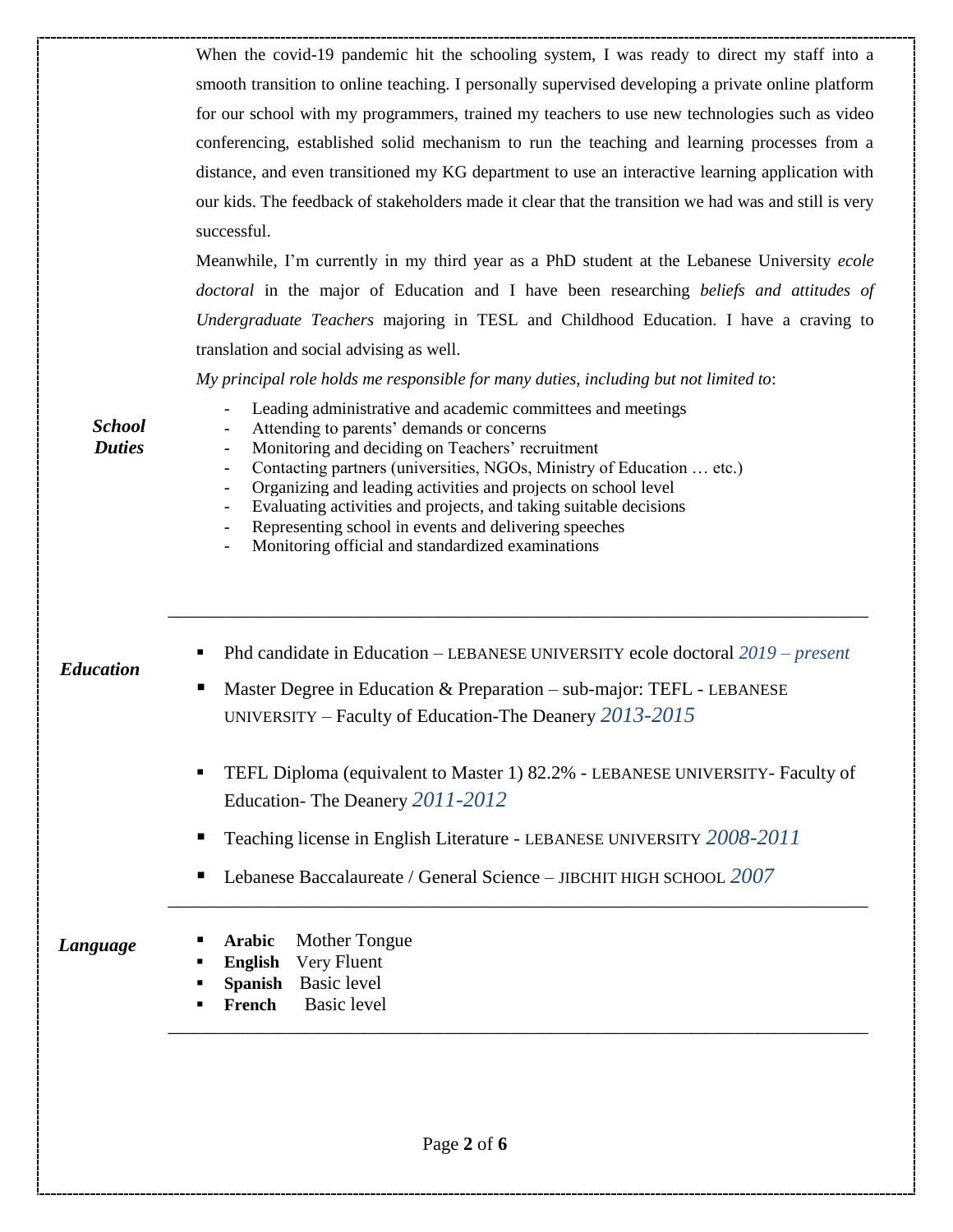*Work Experience & Skills*

- **General Principal** at Ajyal High School Nabateih "Dweir" *2019 – Present time*
- **MEPLI Fellow** Harvard Graduate School of Education *2021 2022*
	- A Scholarship from HGSE for Education leaders to study graduate courses
	- o Courses are: Leading Learning Driving change in Education Managing Evidence in Decision Making
- **TESL & CHED Instructor** School of Education Lebanese International University – Nabateih Campus *2016- Present time*
- **General Course Coordinator** for Practicum Courses LIU SOED/ All campuses *2017*- *2018*
- *Academic English Course* **Coordinator** SoEd LIU Nabateih Campus *2017 2018*
- **TESL & CHED Program Coordinator** SoEd LIU Nabateih Campus *2016- 2017*
- **Instructor at R.A.U.** Rasoul Atham University Nabateih Writing  $\&$  Intensive English Courses (writing composition, Academic & Advance Writing) *2011- 2019*
- TOEFL, SAT & IELTS Instructor ACT College Nabateih *2015- Present time*
- "Oxford for Nursing" English Instructor at Ragheb Harb vocational college Toul-Nabateih – BT1 to BT3 classes *2014- 2019*
- Language Instructor and Trainer at Ragheb Harb Hospital (ESP courses for Nursing Staff, Administrative Staff and Medical Doctors) - Toul-Nabateih *2014- 2017*
- Teacher Jibchit High School Nabateih English as a Second Language for Secondary Classes *2014-2015*
- Teacher Jibchit High School Nabateih English as a Third Language for Secondary Classes *2012-2014*
- **Instructor at I.C.D.R.** Training Institute Nabateih Intensive English Courses (Beginners + Level 1) *2012 – 2013*
- Two semesters preparation and training at faculty of Education: including Actual Teaching Practice, Action Research and Observations *2011-2012*
- Practicum training at *Three* high schools + 50 hours of actual teaching at "Al- Mustafa School – Nabateyeh" (6th grade) *2010-2011*
- More than 12 years of private tutoring experience in all subjects: English, Math, Science ... (Brevet & Secondary level)
- One year as a high school Exchange student in the United States "Youth Exchange and Study Program YES – AMIDEAST" *2005-2006*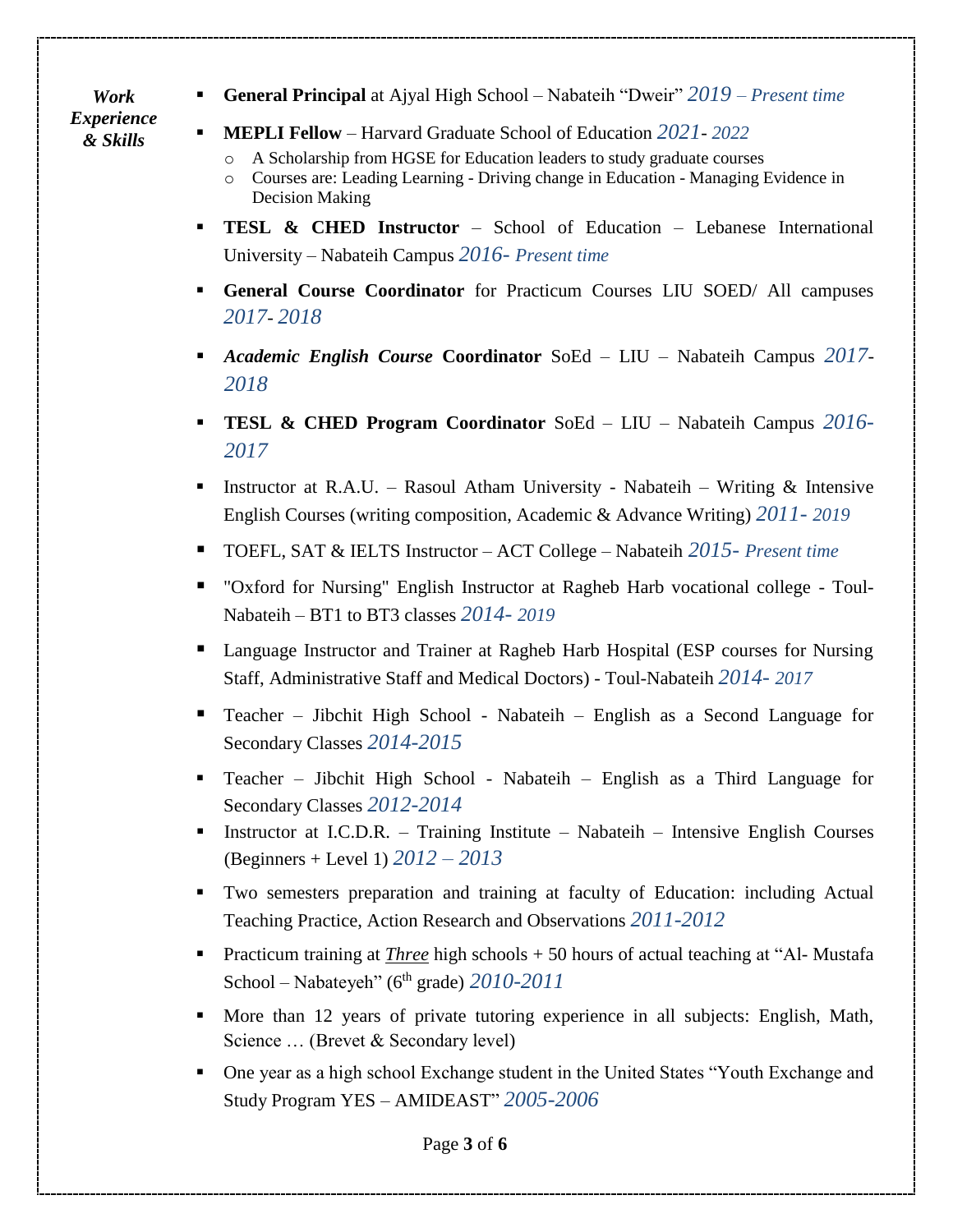|                                                                                  | Competence with computers: Microsoft Office (Word, Excel, Access, Power-point) /<br>Active Inspire (Smart-board), Adobe Illustrator, Prezi presentations, & considerable<br>knowledge with Statistical Package for Social Sciences (SPSS 2.0)                                                                                                                                                                                                                                                                                             |
|----------------------------------------------------------------------------------|-------------------------------------------------------------------------------------------------------------------------------------------------------------------------------------------------------------------------------------------------------------------------------------------------------------------------------------------------------------------------------------------------------------------------------------------------------------------------------------------------------------------------------------------|
|                                                                                  | Language arts series: Touchstone (Cambridge), Outcomes (Heinle & Cengage),<br>Speakout (Pearson & BBC), Oxford for Nursing (Oxford), Themes.                                                                                                                                                                                                                                                                                                                                                                                              |
| <b>Education</b><br><b>Courses</b><br>taught<br><b>Senior</b><br><b>Projects</b> | <b>Curriculum Design and Development</b><br>ш<br>Teaching Practicum I & II<br>Methods of Teaching & Testing<br>ш<br><b>English Communication Skills</b><br>ш<br>Academic Writing<br>ш<br>Educational Psychology I & II<br>п<br><b>Oral Communication Skills</b><br>ш<br><b>Composition and Research Skills</b><br>п<br><b>Special Education</b><br>Role of Play in Child Development                                                                                                                                                      |
|                                                                                  | Analysis study: "Observation and Evaluation of Various Aspects of Teaching in a<br>Real-life learning setting" -based on 30 hrs. of training period in an Elementary school<br>(Practicum) included within the course of Advanced Teaching Methods of 4 <sup>th</sup> year at<br>the Lebanese University. "The study outlines the methods of teaching English as a<br>Second Language in a Lebanese school. Both theory and practice were united to<br>produce sound pedagogical strategies for the teaching of English (Language Arts)". |
| & Research                                                                       | <b>Club:</b> Planned and Established a "Book Club" for Education students at LIU.<br>٠                                                                                                                                                                                                                                                                                                                                                                                                                                                    |
|                                                                                  | <b>Research:</b> "Presentation and Evaluation of Various Techniques in Fostering Intrinsic<br>Motivation in Learning Settings"                                                                                                                                                                                                                                                                                                                                                                                                            |
|                                                                                  | <b>• Research:</b> "Using the Available Materials to Create Interaction in Curriculum Design"                                                                                                                                                                                                                                                                                                                                                                                                                                             |
|                                                                                  | <b>Research:</b> "Responding to Violations of Rules and Procedures in Class"                                                                                                                                                                                                                                                                                                                                                                                                                                                              |
|                                                                                  | Action Research: "Appropriate Questioning Techniques to increase Participation and<br>٠<br>Interaction" $-fully$ documented.                                                                                                                                                                                                                                                                                                                                                                                                              |
|                                                                                  | <b>Editing: "Tales to Treasure":</b> A YES-Alumni Book project- A story Book for young<br>ш<br>learners printed out in 2013.                                                                                                                                                                                                                                                                                                                                                                                                              |
|                                                                                  | <b>Translation:</b> Reports and published articles and documents about education from<br>English into Formal Arabic: A Nation at Risk, 1983/ Report: America's Competitive<br>Challenge, 1983/ "The Curriculum and its ideological conceptions"/ "The Educational<br>Imagination, by Eliot Eisner"/ "Can Students Love School? Yes, If Schools Love<br>Students" by David Allyn (2012).                                                                                                                                                   |
|                                                                                  | <b>Translation:</b><br>٠                                                                                                                                                                                                                                                                                                                                                                                                                                                                                                                  |
|                                                                                  | "A Nation at Risk" Report was published in a Journal of summer $-2015$ .                                                                                                                                                                                                                                                                                                                                                                                                                                                                  |
|                                                                                  | Page 4 of 6                                                                                                                                                                                                                                                                                                                                                                                                                                                                                                                               |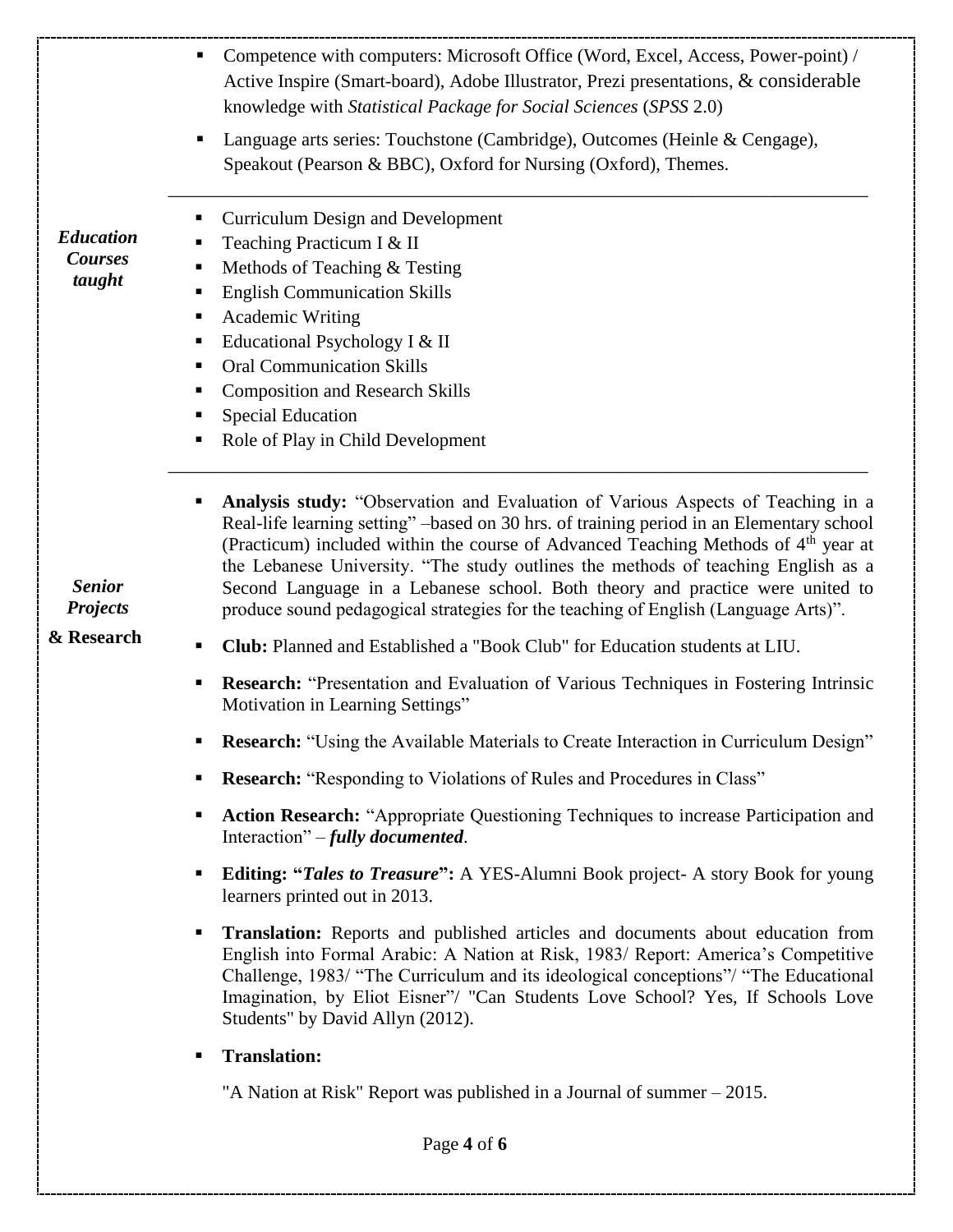"The Curriculum and its ideological conceptions" article was published by the institute in their second Journal of December – 2015.

**Thesis Dissertation (Masters):** "The Effect of CALLA on Promoting Listening Comprehension and Metacognitive Awareness of  $11<sup>th</sup>$  grade ESL Students at Public High Schools of Nabatyeh."

## **In Arabic**

- **نظرة الى المنهج المعرفي في التعلّم**: المنهج المعرفي ونظريات معالجة المعلومات والتعلّم ذو المغزى "دايفدّأوزوبل"
	- **أفكار دوركهايم االجتماعية ومنهجه**: تقديمّلنظريةّدوركهايمّاالجتماعيةّومقارنتهّمعّكارلّماركس
- **أفكار بورديو االجتماعية ومعاودة اإلنتاج**: تقديم لنظرة بورديو االجتماعية ونظريته الخاصة بمعاودة االنتاج اإلجتماعي
- **التفتيش التربوي في لبنان:** تقديم ملخص للتفتيش التربوي في لبنان: خصائصه، مهامه، واقتراحات حوله.
- First Quality & Safety Conference Ragheb Harb Hospital **RHH** Nabateih, Lebanon, January 2019.

\_\_\_\_\_\_\_\_\_\_\_\_\_\_\_\_\_\_\_\_\_\_\_\_\_\_\_\_\_\_\_\_\_\_\_\_\_\_\_\_\_\_\_\_\_\_\_\_\_\_\_\_\_\_\_\_\_\_\_\_\_\_\_\_\_\_\_\_\_\_\_\_\_\_\_

 *Research Methodologies and Applications* - Summer School – Two weeks Workshop at The Consultative Center for Studies and Documentation **CCSD** – Beirut – Lebanon Summer 2019

*Recent Conferences & Workshops*

- *Eighth International Arab Conference on Quality Assurance in Higher Education* IACQA'18 – **LIU** Bekaa – April 2018
- *Ninth International Conference on Effective Teaching and Learning in Higher Education* - The Center for Teaching and Learning (CTL) – **AUB** - February 2019
- *Eighth International Conference on Effective Teaching and Learning in Higher Education* - The Center for Teaching and Learning (CTL) – **AUB** - February 2018
- *Seventh International Conference on Effective Teaching and Learning in Higher Education* – The Center for Teaching and Learning (CTL) – **AUB** - February 2017

\_\_\_\_\_\_\_\_\_\_\_\_\_\_\_\_\_\_\_\_\_\_\_\_\_\_\_\_\_\_\_\_\_\_\_\_\_\_\_\_\_\_\_\_\_\_\_\_\_\_\_\_\_\_\_\_\_\_\_\_\_\_\_\_\_\_\_\_\_\_\_\_\_\_\_

- *Middle East Professional Learning Initiative (MEPLI) 2021 Fellow, Professional Education, Harvard Graduate School of Education*
- TAFKIR Founding Member
- Founder and Lead Reader in LIU Book Club
- *Groups*
- **YES** Alumni 05-06 (Youth Exchange  $& Study$ ) Amideast-Lebanon *Currently involved in AmidEast Scholarship (Google-Coursera major in UX design)*

\_\_\_\_\_\_\_\_\_\_\_\_\_\_\_\_\_\_\_\_\_\_\_\_\_\_\_\_\_\_\_\_\_\_\_\_\_\_\_\_\_\_\_\_\_\_\_\_\_\_\_\_\_\_\_\_\_\_\_\_\_\_\_\_\_\_\_\_\_\_\_\_\_\_\_

- **TESOL/Lebanon**
- Association of Teachers of English in Lebanon ATEL